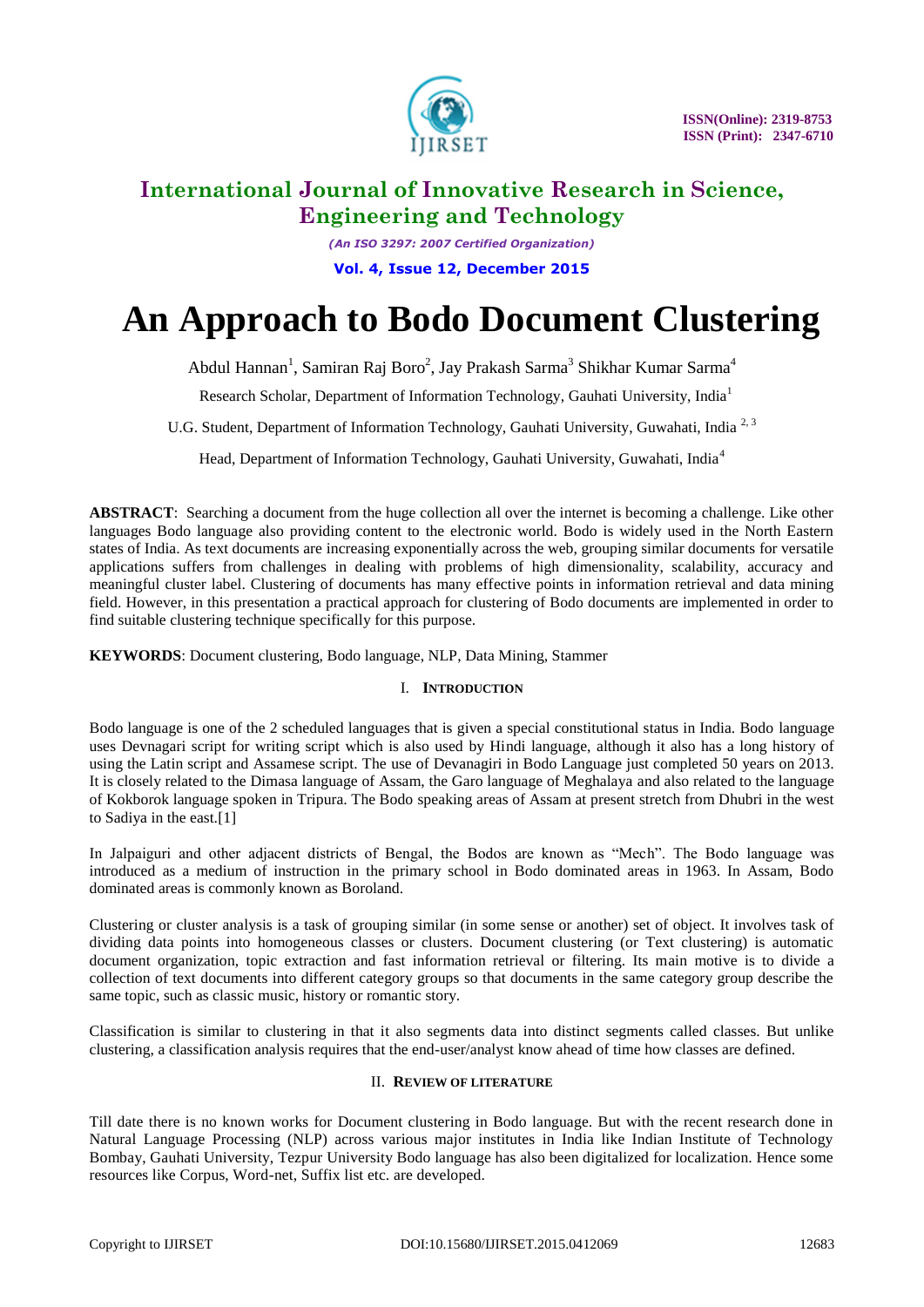

*(An ISO 3297: 2007 Certified Organization)*

#### **Vol. 4, Issue 12, December 2015**

Indo Wordnet developed at India Institute of Technology Bombay It is a linked lexical knowledge base of Bodo language wordnets, where a word can be looked up for getting list of synonyms, antonym etc. Applications like spell checker are developed at Gauhati University. Moreover great number of corpus is generated by digitalizing offline resources like articles, newspapers, books etc.

Clustering techniques are not new to us. k-means was first used by James MacQueen in 1967, though the idea goes back to Hugo Steinhaus in 1957. The standard algorithm was first proposed by Stuart Lloyd in 1957 as a technique for pulse-code modulation, though it wasn't published outside Bell labs until 1982. In 1965, E.W.Forgy published essentially the same method, which is why it is sometimes referred to as Lloyd-Forgy, too. A more efficient version was proposed and published in Fortran by Hartigan and Wong in 1975/1979.

In recent years considerable effort has been put into improving algorithm performance of the existing algorithms. With the recent need to process larger and larger data sets (also known as big data), the willingness to treat semantic meaning of the generated clusters for performance has been increasing. This led to the development of pre-clustering methods such as canopy clustering, which can process huge data sets efficiently, but the resulting "clusters" are merely a rough pre-partitioning of the data set to then analyse the partitions with existing slower methods such as kmeans clustering.

Jain et al.[10] covered the topic very well from the point of view of cluster analysis theory and they break down the methodologies mainly into partition and hierarchical clustering methods. In this work the clustering algorithm used falls under the partition category, it also discusses various types of clustering methods and categorizes them into partitioning, geometric embedding and probabilistic approaches.

Text mining research in general relies on a vector space model, first proposed by Salton [11] to model text documents as vectors in the feature space. Features are considered to be the words in the document collection and feature values come from different term weighting schemes, the most popular of which is the Term Frequency-Inverse Document Frequency (tfidf) term weighting scheme. This model is simple but assumes independence between words in a document, which is not a major problem for statistical-based methods, but poses difficulty in phrase-based analysis.

A relatively new technique was proposed by Zamir and Etzioni[12] in 1998. They introduced the notion of phrase based document clustering. They used a generalized suffix-tree to obtain information about the phrases and used them to cluster the documents.

Sun et al. [13] in 2008 developed a novel hierarchical algorithm for document clustering. They used cluster overlapping phenomenon to design cluster merging criteria. The system computes the overlap rate in order to improve time efficiency and the veracity and the line passed through the two cluster's center instead of the ridge curve. Based on the hierarchical clustering method it used the Expectation-Maximization (EM) algorithm in the Gaussian mixture model to count the parameters and make the two sub-clusters combined when their overlap is the largest.

### III. **NATURAL LANGUAGE PROCESSING**

Natural Language Processing concerned with the interactions between computers and human (natural) languages. Many challenges in NLP involve natural language understanding – that is, enabling computers to derive meaning from human or natural language input. For our purpose we need to process the corpus by detagging, removing stop words and stemming. The corpus was downloaded from Technology Development for Indian Languages website from [9]

### 1. DETAGGER

Detagger is a program which finds the special tags in document and filters it away. Tags which need to be filtered in Bodo language are: , ".  $| ? \rangle$  = -! () { }/etc.

It's a simple process of search and replace. Regular expressions may be used for faster process.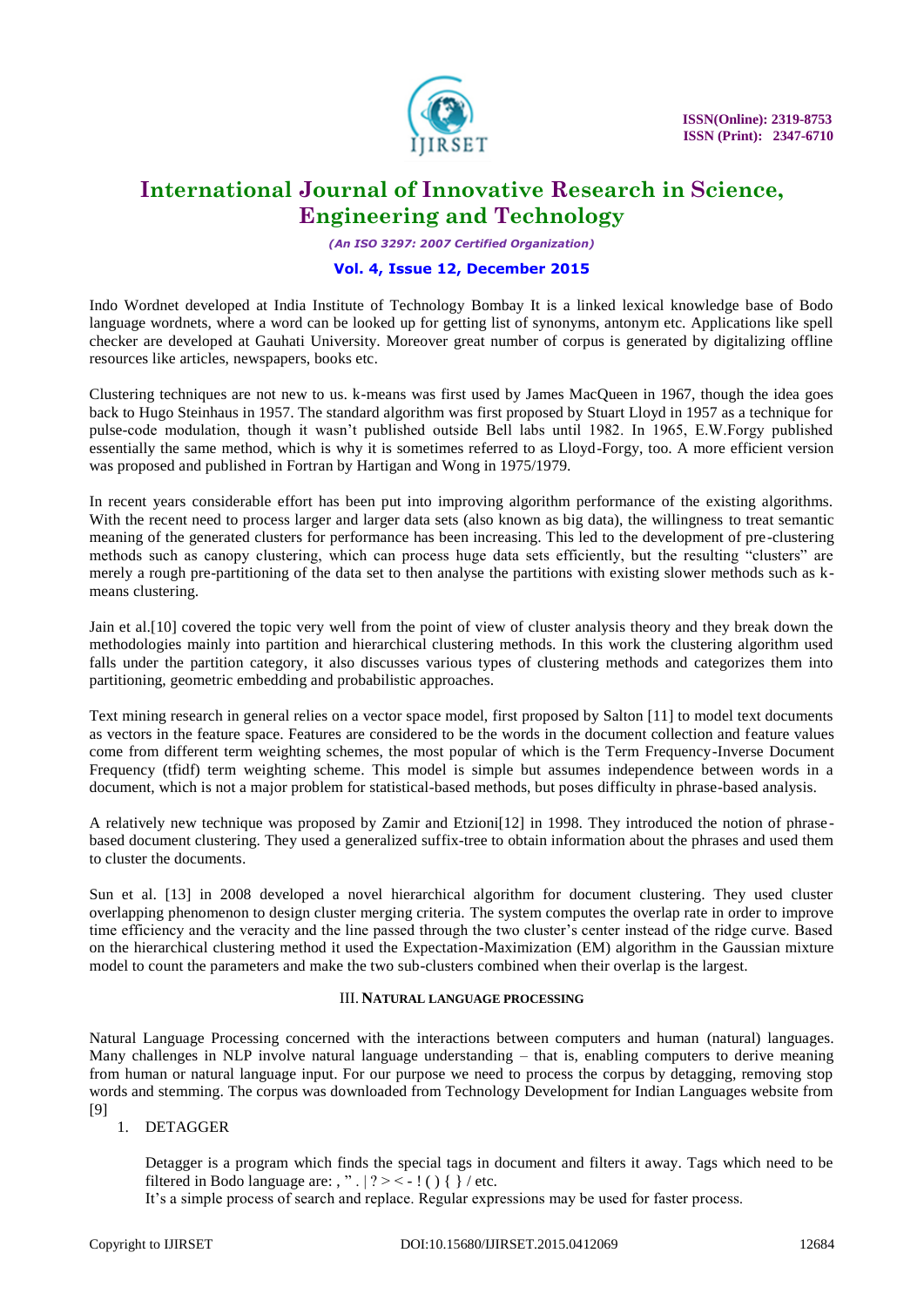

*(An ISO 3297: 2007 Certified Organization)*

### **Vol. 4, Issue 12, December 2015**

Example: आबहावायाव मोननैगाहाइ थादेरसाफोर थायो। बेफोर जादों- देहायारर आरो जजवारर। बार, दै, हा। After detagging: आबहावायाव मोननै गाहाड थादेरसाफोर थायो बेफोर जादों देहायारि आरो जिवारि बार दै हा

### 2. TOKENIZER

Tokenization is the process of breaking a stream of text up into words, phrases, symbols, or other meaningful elements called tokens. For Bodo language processing tokenization must be done in word level (separated by space).

Example: {आबहावायाव} {मोननै} {गाहाइ} {थादेरसाफोर} {थायो} {बेफोर} {जादों} {देहायारर} {आरो} {जजवारर} {बार} {दै} {हा}

### 3. STOP WORDS REMOVAL

Stop words are words which are filtered out prior to, or after, processing of natural language data (text). Any group of words can be chosen as the stop words for a given purpose.

For our project purpose, we identified a list of 172 stop words. These include inflected words. Some of them are: आरो ए एबा ऐ जेरैनों सोर बबे etc.

Inflected words were also listed in our stop words list to reduce computing time, or else we must perform stemming before removing the stop words.

### 4. STEMMING

Stemming is the process for reducing inflected (or sometimes derived) words to their stem, base or root form. The stem need not be identical to the morphological root of the word; it is usually sufficient that related words map to the same stem, even if this stem is not in itself a valid root.

Different approach can be used for stemming:

- **Lookup algorithm:** A simple stemmer looks up the inflected form in a lookup table. The advantages of this approach is that it is simple, fast, and easily handles exceptions. The disadvantages are that all inflected forms must be explicitly listed in the table.
- **Prefix suffix stripping algorithm:** A smaller list of "rules" is stored which provides a path for the algorithm, given an input word form, to find its root form. A good morphological analysis is needed to create prefix suffix stripping algorithms. Porter stemmer, Lovins Stemmer, Paice/Husk stemmer[2] are of such type. Developing such kind of algorithm are beyond the scope of this project as we are not language expert and there are great

numbers of rules unknown to us. Some of the problems to create a stemmer using morphological analysis in Bodo language are discussed below:

- **Multiple suffix:** A single word can have multiple suffix appended to it. Example: मानससनन मानसिनिफ्राय सोरबाफोर सोरबाफोरनि
- Irregular inflection: Generally Bodo words follow simple inflection rules like गोसोआ = गोसो + आ but some are completely irregular like बिमाया = बिमा + आ, थुनलाया = थुनलाइ + या [3]

The approach we used in our project was combination of Look up algorithm and suffix striping. We identified 206 suffixes for our project work. A word list of 6298 was used. The word list was collected from the Department of IT, Gauhati University.

This algorithm has a success rate of 58.34% with the current word list and suffix list. This is not a good number but this will increase relatively with the increase of word list and suffix list.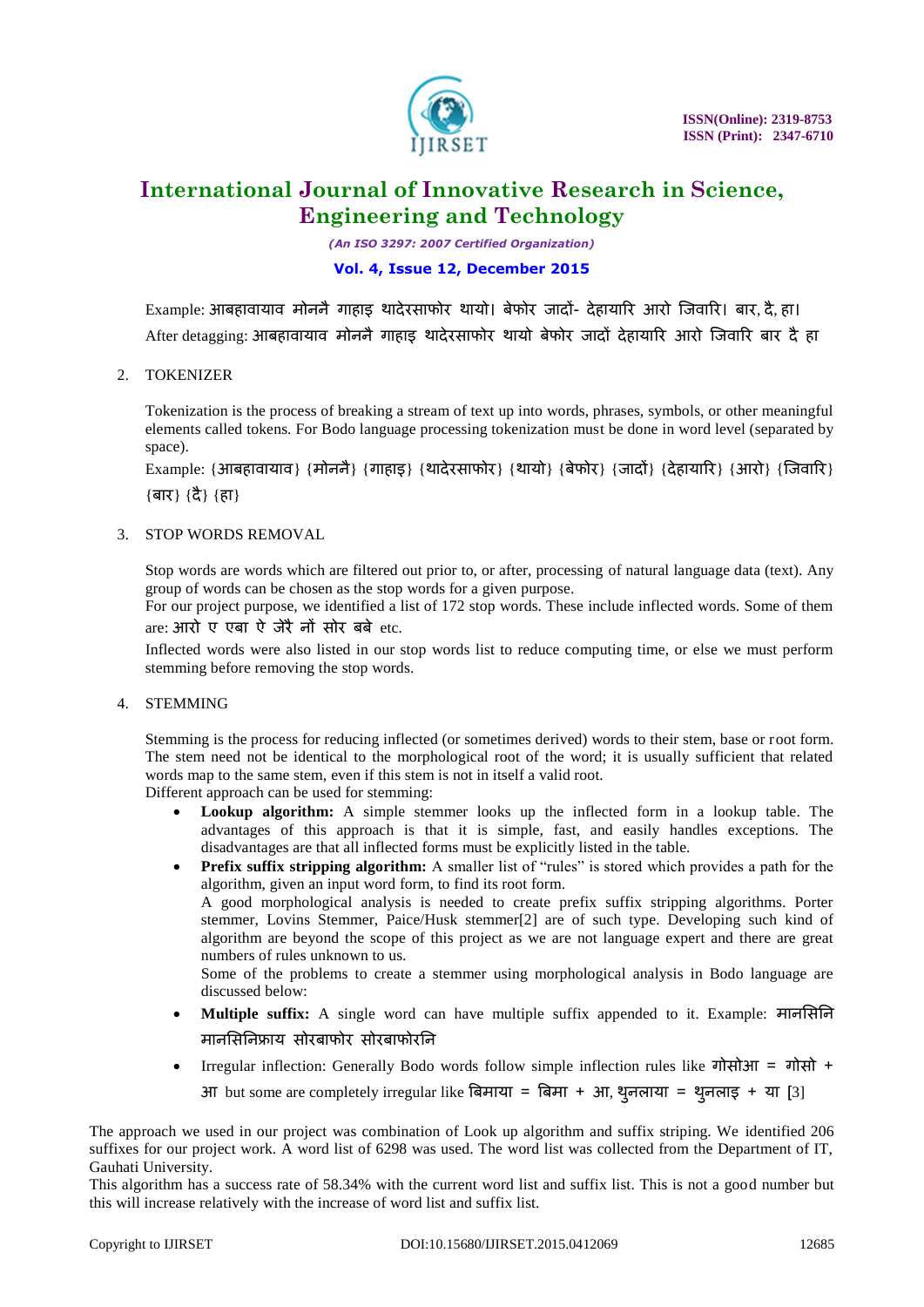

*(An ISO 3297: 2007 Certified Organization)* **Vol. 4, Issue 12, December 2015**



Fig. 1 Clustering process overview

#### IV.**DOCUMENT CLUSTERING**

There are many clustering techniques currently in use. Most of them are variants from previously known algorithms. But document clustering have its speciality then any other clustering as documents are non-numeric data. The common technique for documents clustering are k-means and hierarchical clustering.[4] Many other algorithms are derived from these algorithms. Although the complexity of hierarchical clustering is more than that of k-means, hierarchical clustering gives precise results due to its comparison nature.

**K-means** is one of the simplest unsupervised learning algorithms. It aims to partition n observations into k clusters in which each observation belongs to the cluster with the nearest mean. K-Means clustering generates a specific number of disjoint, flat (non-hierarchical) clusters. It is well suited to generating globular clusters. The K-Means method is numerical, unsupervised, non-deterministic and iterative.[5]

Given a set of observations  $(x_1, x_2, ..., x_n)$ , where each observation is a d-dimensional real vector, k-means clustering aims to partition the n observations into k sets  $(k \le n)$   $S = S_1$ ,  $S_2$ , ...,  $S_k$  so as to minimize the within-cluster sum of squares (WCSS):

$$
J = \sum_{i=1}^{k} \sum_{j=1}^{n} |x_j - \mu_i|^2
$$

where  $\mu_i$  is the mean of points in  $S_i$ .

**Hierarchical clustering** is a method of cluster analysis which seeks to build a hierarchy of clusters. Thus, a structure that is more informative than the unstructured set of clusters. Hierarchical clustering does not require pre-specifying the number of cluster. These advantages of hierarchical clustering come at the cost of lower efficiency. In general, the merges and splits are determined in a greedy manner. The results of hierarchical clustering are usually presented in a dendrogram.[6]

There are two types of hierarchical clustering:

 **Agglomerative**: Agglomerative hierarchical clustering is a bottom-up clustering method where clusters have subclusters, which in turn have sub-clusters, etc. Agglomerative hierarchical clustering starts with every single object (or sample) in a single cluster. Then, in each successive iteration, it agglomerates (merges) the closest pair of clusters by satisfying some similarity criteria, until all of the data is in one cluster.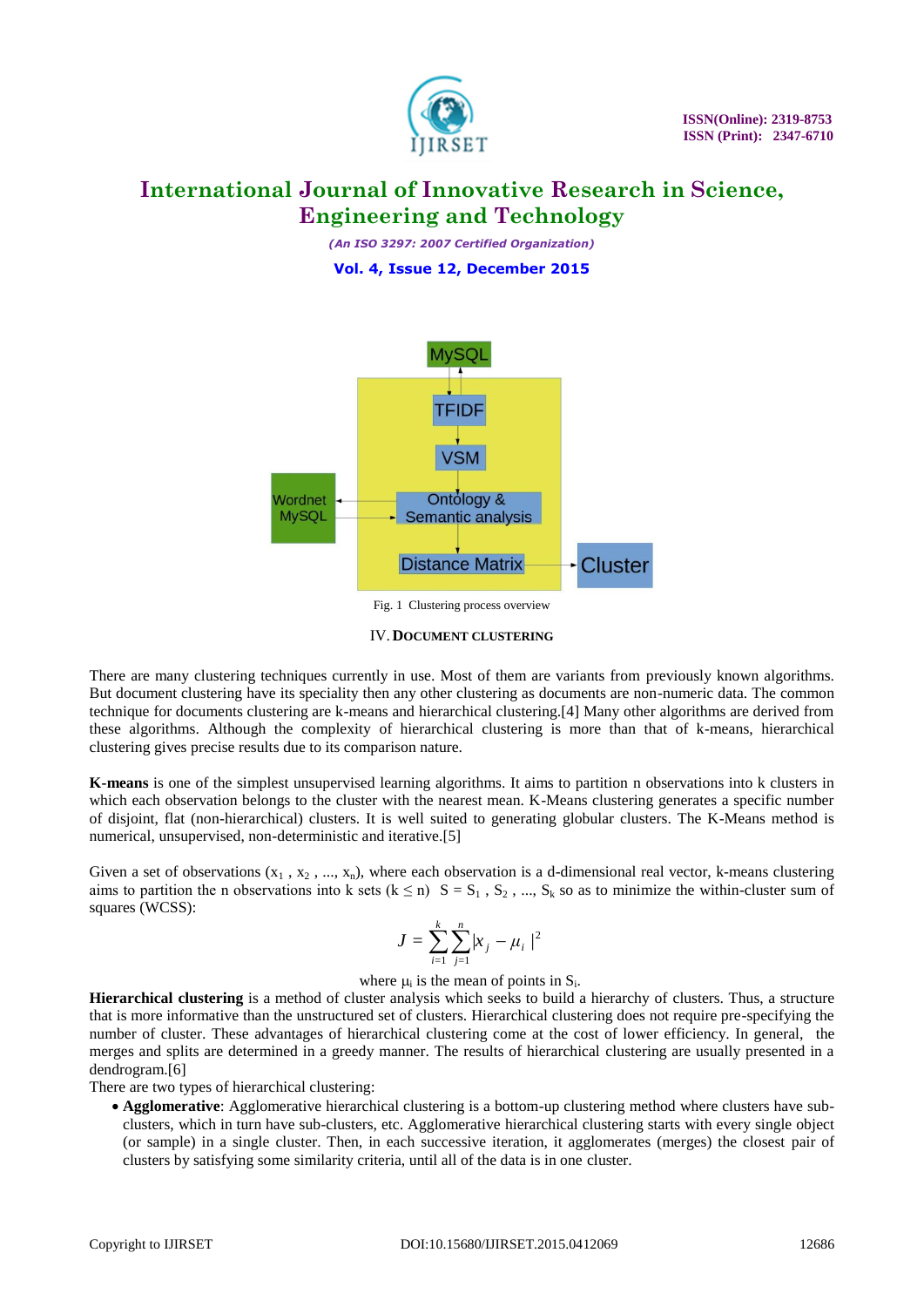

*(An ISO 3297: 2007 Certified Organization)*

#### **Vol. 4, Issue 12, December 2015**

 **Divisive**: A top-down clustering method and is less commonly used. It works in a similar way to agglomerative clustering but in the opposite direction. This method starts with a single cluster containing all objects, and then successively splits resulting clusters until only clusters of individual objects remain.

After cleaning the corpus in the NLP stage, it needs to pass through various steps. The clustering process is shown in Figure 2. We have used MySql for storing.

#### *A. Text Term Frequency Inverse Document Frequency (TF-IDF)*

*1) Term Frequency*: It is simple number of occurrences of the term in the document. We used the below mentioned equation to compute Term Frequency:

$$
tf(t,d) = \frac{f(t,d)}{|\omega \in d|}
$$

 $tf(t,d)$  is the term frequency

 $f(t,d)$  is the frequency of the term 't' in document 'd'

 $|\omega \in d|$  is the total number of words in the document'd'

*2) Inverse Document Frequency*: It is a measure of whether the term is common or rare across all documents. Raw term frequency suffers from a critical problem: all terms are considered equally important when it comes to assessing relevancy on a query. To this end, a mechanism for attenuating the effect of terms that occur too often in the collection to be meaningful for relevance determination is required. It is obtained by dividing the total number of documents by the number of documents containing the term, and then taking the logarithm of that quotient.[7]

$$
idf(t, D) = log\left(\frac{D}{/(d \in D : t \in d)}\right)
$$

|D| is the total number of documents in the corpus

 $|(d \in D : t \in d)|$  is the number of documents where the term 't' appears

### 3) *TF-IDF*: Thus TF-IDF is calculated as:

 $tfidf(t,d,D) = tf(t,d) \times idf(t,D)$ 

#### *B. Vector Space Modelling*

Vector space model is an algebraic model for representing text documents (and any objects, in general) as vectors of identifiers. A text document is represented as a vector of terms  $\lt t_1$ ,  $t_2$ , ...,  $t_i$ , ...,  $t_m$  >. Each term ti represents a word. A set of documents are represented as a set of vectors, that can be written as a matrix. Where each row represents a document, each column indicates a term, and each element  $x_{ii}$  represents the frequency of the i<sup>th</sup> term in the i<sup>th</sup> document.

|  |  | $x_{11} \cdots x_{1i} \cdots x_{1m}$                 |
|--|--|------------------------------------------------------|
|  |  |                                                      |
|  |  | $x_{j1} \cdots x_{ji} \cdots x_{jm}$                 |
|  |  |                                                      |
|  |  |                                                      |
|  |  | $\langle x_{n1} \cdots x_{ni} \cdots x_{nm} \rangle$ |

Fig. 2 Vector Space Model matrix representation

#### *C. Ontology and Semantic Enhancement (NLP step)*

Ontology formally represents knowledge as a set of concepts within a domain, and the relationships between pairs of concepts. Each element of a document vector considering ontology is represented by:

$$
\widetilde{x}_{_{ji_1}}=x_{_{ji_1}}+\sum_{i_2=1, i_2\neq i_1}^m \delta_{i_1 i_2} x_{_{ji_2}}
$$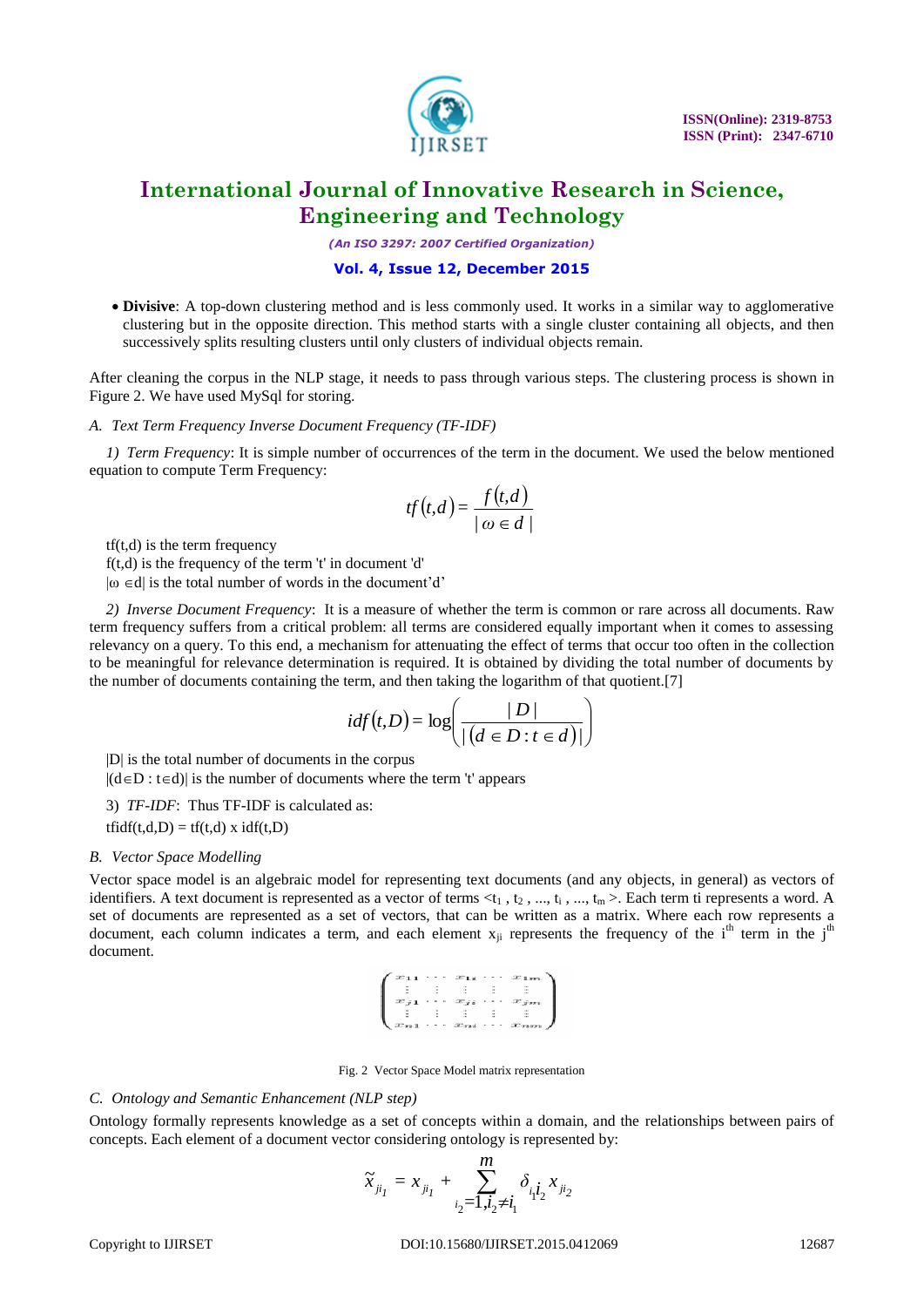

*(An ISO 3297: 2007 Certified Organization)*

### **Vol. 4, Issue 12, December 2015**

Where  $x_{ii1}$  is the original frequency of  $t_{i1}$  term in the j<sup>th</sup> document,  $\delta_{i1i2}$  is the semantic similarity between  $t_{i1}$  term and  $t_{i2}$ term.

WordNet can be used for such enhancement. But the WordNet we have (received from Department of IT, Gauhati University) does not have semantic similarity values. It has sets of synonyms. So, our formula was simple to add all the values of synonyms of the same set.

#### *D. Distance Matrix*

Distance Matrix is created from VSM. It is needed to compare the similarity or dissimilarity between documents. It is a square matrix with n x n size, where n is the total number of document in the corpus.

Distance matrix is generated in many ways, like by using Euclidean distance, Manhattan distance, cosine distance etc. We used Euclidean distance to form the distance matrix.

Euclidean distance:

$$
|a-b|_2 = \sqrt{\sum_i (a_i - b_i)^2}
$$

#### *E. Single link Agglomerative Hierarchical Clustering*

In single-link clustering or single-linkage clustering, the similarity of two clusters is the similarity of their most similar members. We pay attention solely to the area where the two clusters come closest to each other. Other, more distant parts of the cluster and the clusters' overall structure are not taken into account.

### *F. Plotting the cluster*

The hierarchical cluster is plotted using heat-maps and dendogram.

*1) Heat Map*: The easiest way to understand a heat map is to think of a table or spreadsheet which contains colors instead of numbers. The default color gradient sets the lowest value in the heat map to dark blue, the highest value to a bright red, and mid-range values to light gray, with a corresponding transition (or gradient) between these extremes.[8] Heat maps are well-suited for visualizing large amounts of multi-dimensional data and can be used to identify clusters of rows with similar values, as these are displayed as areas of similar colour.



Fig. 3 Heat Map cells

*2) Dendograms*: It is often useful to combine heat maps with hierarchical clustering, which is a way of arranging items in a hierarchy based on the distance or similarity between them. The result of a clustering calculation is presented either as the distance or the similarity between the clustered items depending on the selected distance measure. The result of a hierarchical clustering calculation is displayed in a heat map as a dendrogram, which is a tree-structure of the hierarchy. Row dendrograms show the distance (or similarity) between rows and which nodes each row belongs to as a result of the clustering calculation. Column dendrograms show the distance (or similarity) between the variables (the selected cell value columns).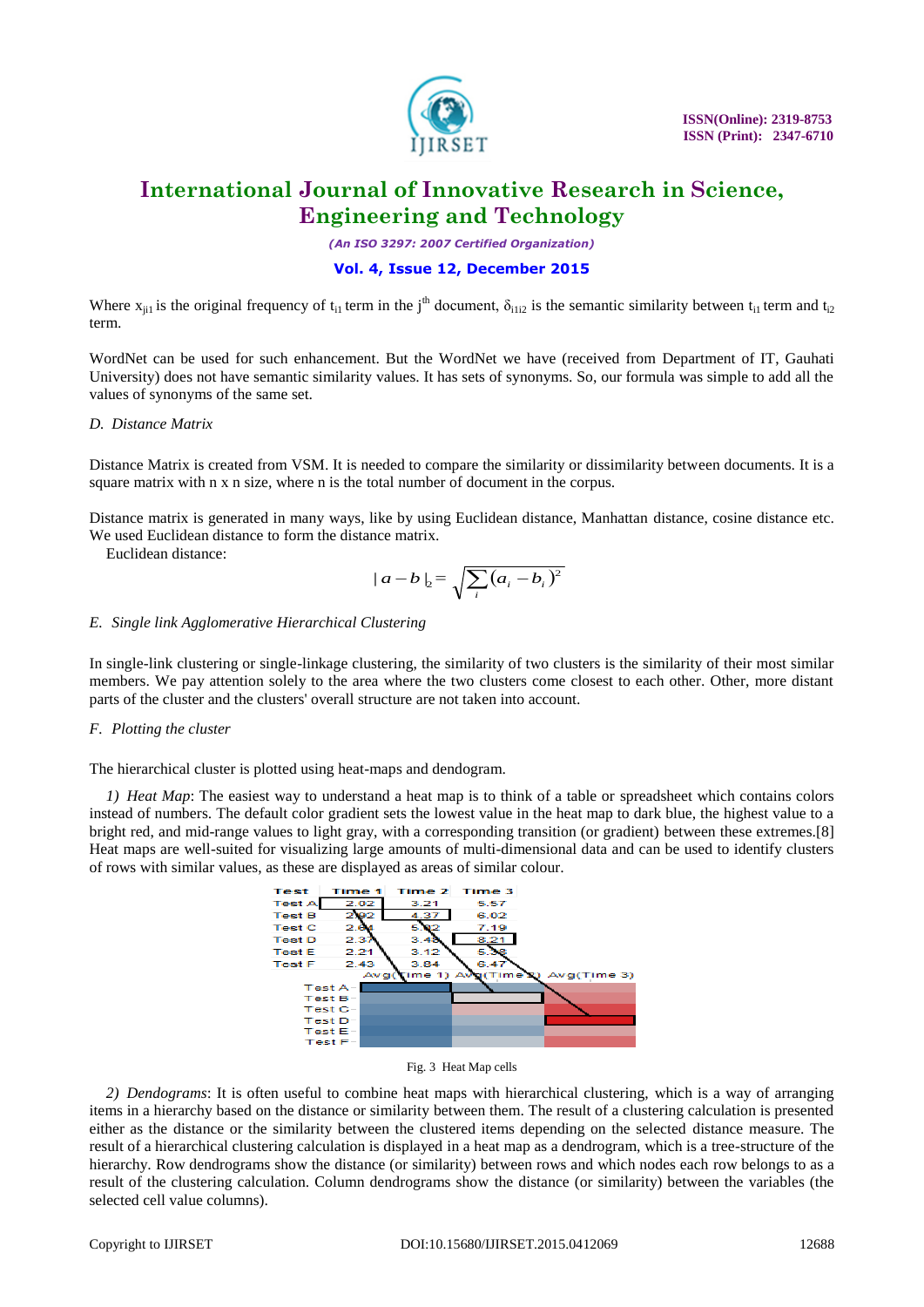

*(An ISO 3297: 2007 Certified Organization)*

### **Vol. 4, Issue 12, December 2015**

#### *G. Cluster Analysis*

Sports news items were selected for clustering. 5, 10, 20 documents were clustered with minimum support of 20%, 30%, 40% each and number of keywords are recorded.





Fig. 4 Cluster analysis: Minimun support vs number of keywords

A minimum support vs number of keyword graph is generated in figure 5. From this figure we can see that the number of keywords is high for lower minimum support and low for higher number minimum support. As the minimum support increases the number of keywords is consistence. Thus, choosing a minimum support between 30% and 35% is recommended.

A heat map with row (document) dendogram and column (keyword) dendogram is generated like in figure 7. This was generated by using 5 document with 20% support.



Fig. 5: Cluster: 5 document with 20\$ minimum support

#### V. **CONCLUSION**

The derived work from this project can be used in many real life applications. One such is for creating Bodo language search engine. Other advantage of document clustering like information retrieval, knowledge discovery are also notable.